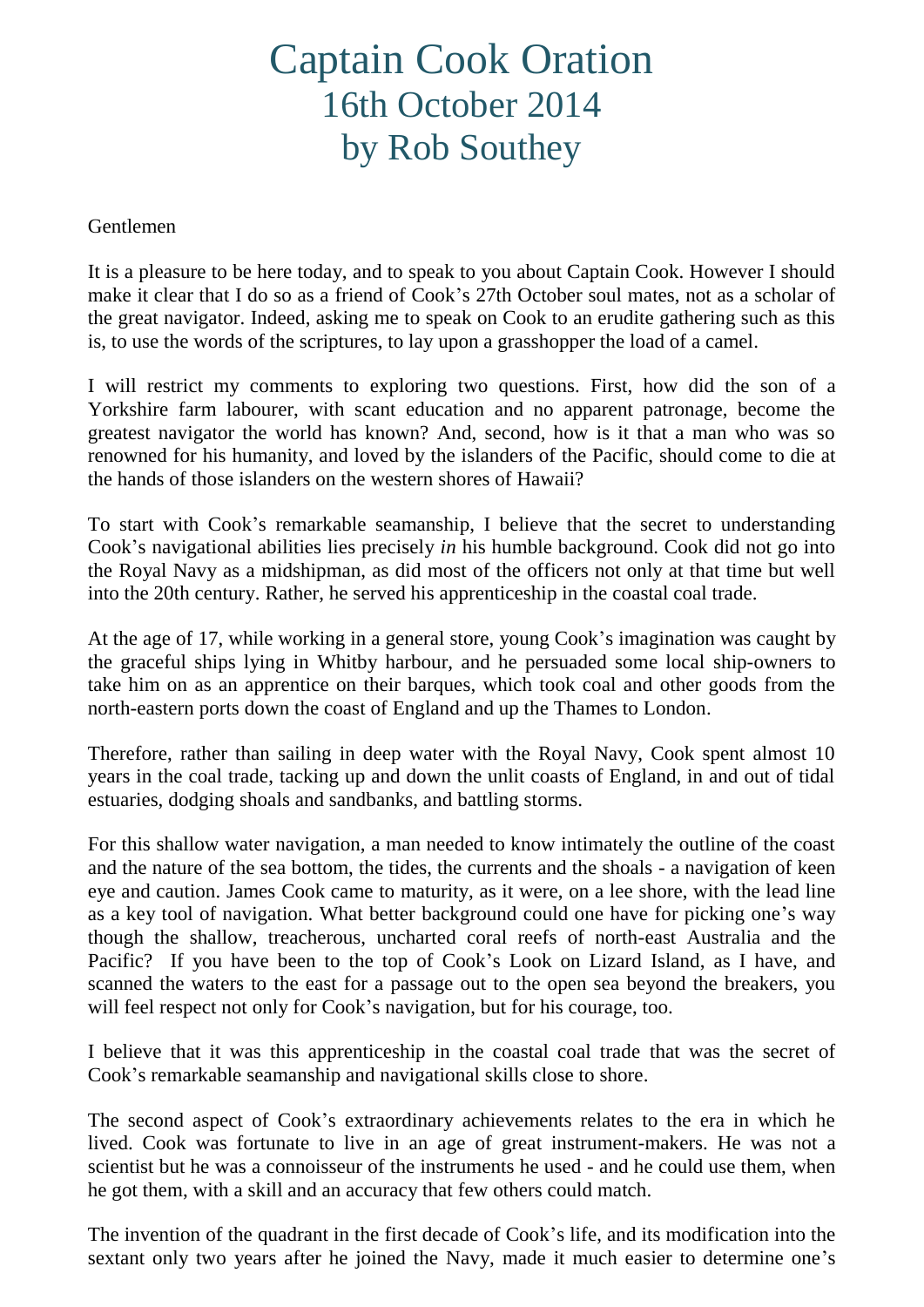latitude. But neither of these instruments dealt with the most difficult navigational problem of the time, that of finding your longitude at sea.

Up to this time, for their longitude even the best sea captains had to rely on what was known as dead reckoning. This involved, crucially, measuring the speed of your ship by using a log and log-line. The compass would then tell you in which direction you were sailing; and with experience you could estimate current and leeway. Putting all these components together, under good conditions, you could fix an approximate daily position - if you were lucky.

And, for those of you who are not sailors, it might be worth reminding you that the word log, as in log book, comes from the plank of wood - literally, the log - that was dropped back from the stern of the ship, attached to a long reel of line known as the log line, to tell how fast the ship was sailing. In the same way, the term knots - as in nautical miles per hour - comes from the knots that were tied into the log line. It was the number of those knots, running through his hand in a minute, which the seaman used to calculate the speed of the ship.

The key to resolving longitude turned out to be the chronometer - specifically, John Harrison's fourth chronometer, a large flat watch which Harrison built in 1761. This clock would continue to show the correct time at Greenwich wherever the ship was, whatever its movements and regardless of conditions of heat or cold or storm. If you could ascertain your own local time, astronomically or by pocket watch, you could then multiply by 15 the difference between your own time and Greenwich time and that would give you your exact longitude in minutes.

The timing was thus fortuitous for Cook, who was the first to trial Harrison's chronometer in a circumnavigation of the world. In point of fact, Cook's clock was actually a copy made by the London watchmaker, Larcum Kendall, hence Cook's name for it, "Mr Kendall's watch".

Joseph Gilbert, who was master of the Resolution, refers in his diary to "Kendal's watch, which is most certainly the greatest piece of mechanism the world has yet produced."

Kendall's watch cost the Admiralty 450 pounds, or just over \$100,000 in current values, and you can still see it, in its burnished silver case, ticking steadily on in the National Maritime Museum in Greenwich.

It is not to diminish Cook's achievements to say that he had access to instruments and methods that were denied to other men in earlier ages. As a marine surveyor and hydrographer he remains without peer, and it is typical of his generous spirit that he was always quick to register his indebtedness to the great scientific inventors and instrument makers who made his exploits possible.

Perhaps the second aspect of Cook worth exploring is to attempt to answer the question of why this most humane and respectful of explorers should have died in a sordid scuffle in the Sandwich Islands.

In an age better known for conquest than humanity towards indigenous people, it is worth mentioning the advice given to the officers of the *Endeavour* not by the Lords of the Admiralty - whose secret orders were largely scientific and geo-political - but by the President of the Royal Society, a body to which Cook himself was elected in 1776.

The Earl of Morton told Cook, Banks and Solander (and I quote) "to exercise the utmost patience and forbearance with respect to the natives of the several lands where the ship may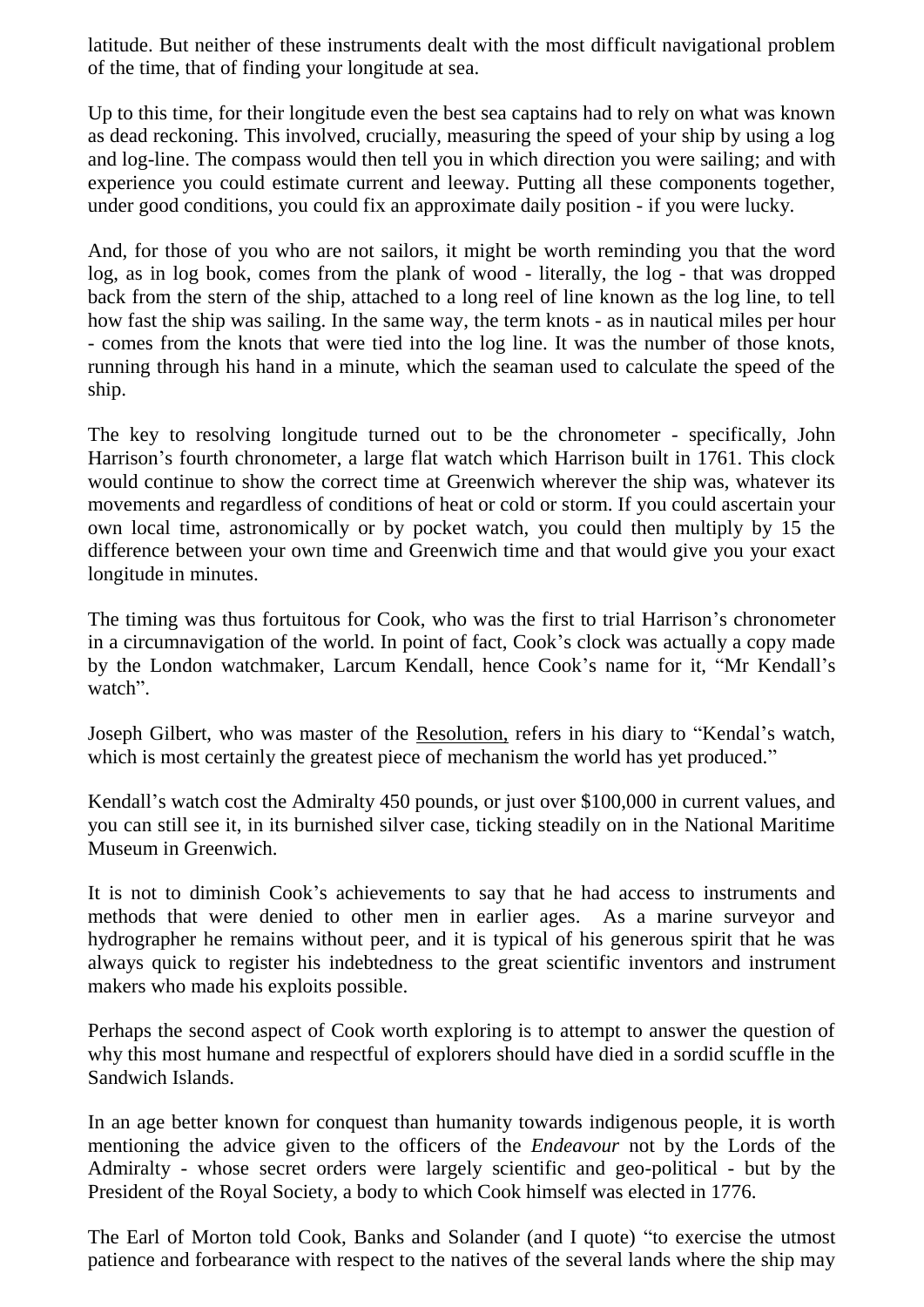touch. To check the petulance of the sailors and restrain the wanton use of fire arms. To have it still in view that shedding the blood of those people is a crime of the highest nature … They are the natural, and in the strictest sense of the word, the legal possessors of the several regions they inhabit." He added: "The natives … should be treated with distinguished humanity and made sensible that the crew still considers them as lords of the country."

Legal possessors? Lords of the country? Not being a lawyer, I cannot say how one might square these views with the doctrine of *terra nullius.* However, while neither Lord Morton nor anyone else knew anything of the Australian aborigines, it seems to me that in asserting that the natives of the Pacific were "the legal possessors of the several regions they inhabit," Morton may have been two hundred years ahead of his time.

As leader of the expedition, Cook realised that when the smooth running of voyages depended on reliable Polynesian bases, good relations with the natives were essential. His behaviour towards the islanders was therefore based on the most sensible prudential motives as well as a genuine respect and sympathy for the island peoples and their way of life.

Indeed, one could say that it was his humanity which brought Cook's voyages their success, just as much as the soundness of his seamanship and the brilliance of his navigation.

Even so, in Cook's eyes there were a few unforgivable offences: theft, attempted desertion, the loss of weapons by sentinels ashore, and maltreatment of native people.

Cook was a temperate man, with strength of mind, a sense of duty, persistence, foresight, understanding and affability of conversation. But while a temperate man, he could also be short of temper, though his anger was short-lived.

How was it, then, that Cook met his end when he did, in an affray with the Hawaiians, men with whom he had been on excellent terms? It is one of the great ironies of Pacific exploration.

Put briefly, there were faults and misfortunes on both sides. It seems that by early 1779, after nearly ten years of more or less incessant exploration, and three long voyages including two circumnavigations of the globe, Cook was close to physical and mental exhaustion. Certainly Beaglehole, on whose judgment I rely, believes that on his third voyage Cook was not consistently quite the man he had been before. He did not venture into the islands with the same elasticity of spirit. The sternness was a little more evident, the quick temper not so constantly dampened down.

When in January 1779, Cook put into Kealakekua Bay, he was enthusiastically welcomed by the Hawaiians. His officers and men were popular and could wander and explore where they liked in perfect safety, and aided in every possible way. The only drawback was the assiduousness with which the locals stole - stole anything, but particularly anything of iron. Stole skilfully and brazenly by day, stole surreptitiously by night.

It was the theft of the Discovery's cutter which provoked Cook's anger and his last trip ashore. His plan was to take a chief as hostage for return of the boat - a peaceful operation which had often succeeded before. The chief was reluctant to come; the crowd grew menacing; Cook's temper suddenly frayed. He fired a warning with small shot and, when that had no effect, he used ball and shot a man dead; and then it was the turn of the Hawaiian tempers. Cook immediately regained control of himself; his last gesture, as he was struck down into the water on the beach, may have been to order his men to stop firing.